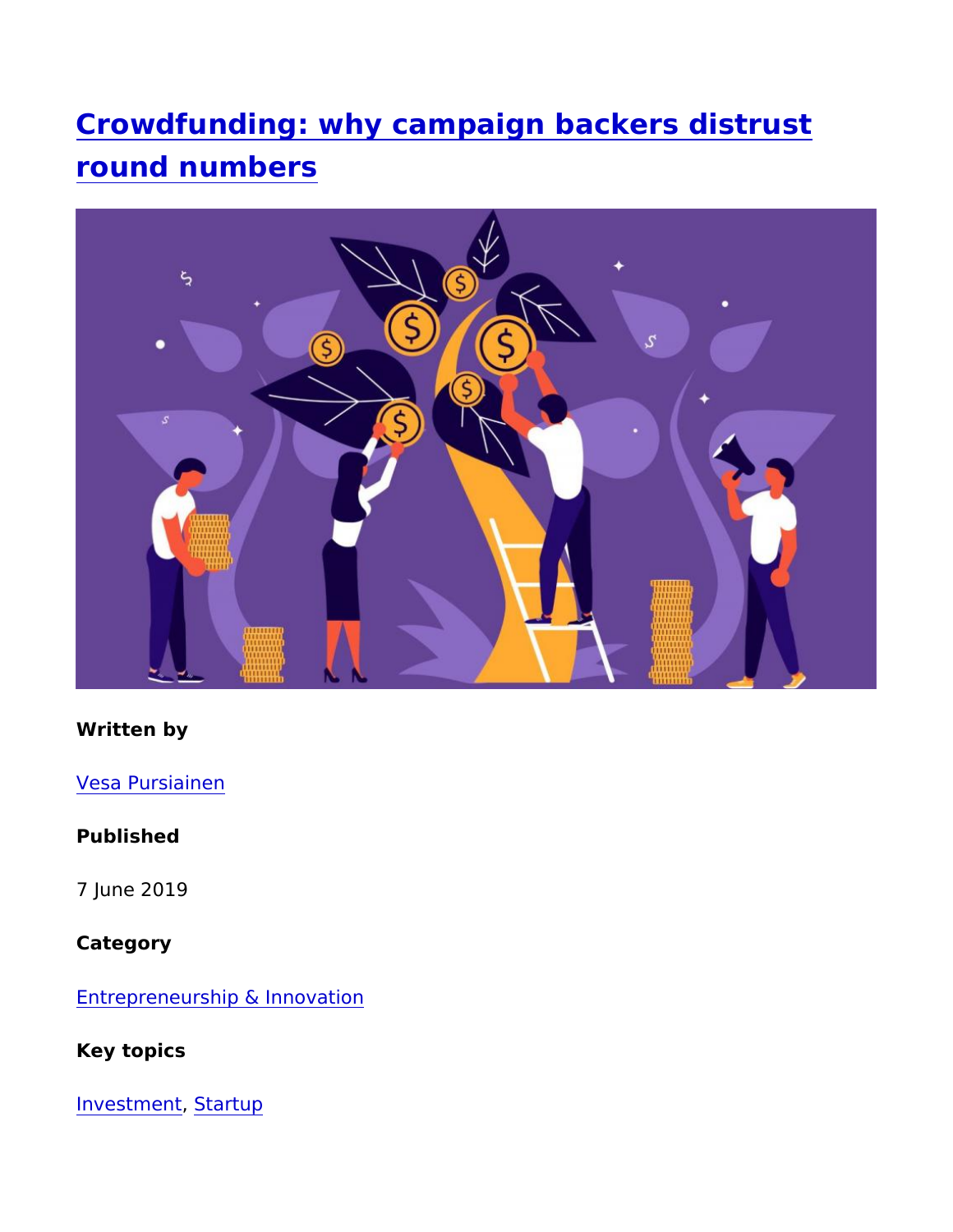More accurate crowdfunding targets increase confidence reduce sense of risk

Though it has existed in some form for centuries, modern crowdfu thought of as beginning with the launch of Kickstarter in 2009. In projects have amassed huge amounts through crowdfunding. Thes however, don t tell the whole story. According to a recent study b average Kickstarter success rate is just 37 per cent, with unsucce raising an average of 20 per cent of their goals. The study found descriptions, video content, and regular updates were all factors successful campaigns, but plenty of strong projects have endured including these elements.

So, are there more fundamental aspects of a campaign that boost success? One factor is the amount of money requested for the pro campaign goalnching the numberals smaller campaign goals tend better, with the median amount requested by successful projects per cent of that of failed projects, but this should be obvious it harder to raise larger amounts. What s less obvious, however, is the precision of the campaign goal amount.

Risky roundness

Human instinct tends to favour round numbers, a phenomenon tha observed rentail prics nogck market trades rporate takeo Tenis makes sense due tob**ase**-10 numerical s**y**shtiech means round numbers are t most cognitively accessible figures and serve as reference points thinking about numbers. However, this instinct can also lead to o disproportionate use of, round numbers. Why does this matter? For campaigns with a round goal amount arlee sesiglinkfeiby antolys ut consered example, Kickstarter campaigns with a goal amount of \$5,000 hav average success rate of 38 per cent, compared with 49 per cent f between  $$4,000$  and  $$4,999$  and  $44$  per cent for those with goals b and  $$6,000$ . Given that the weidishase  $g$  gesting individuals with higher levels are less likely to use round numbers, it s conceivable thes influenced by the quality of the entrepreneur.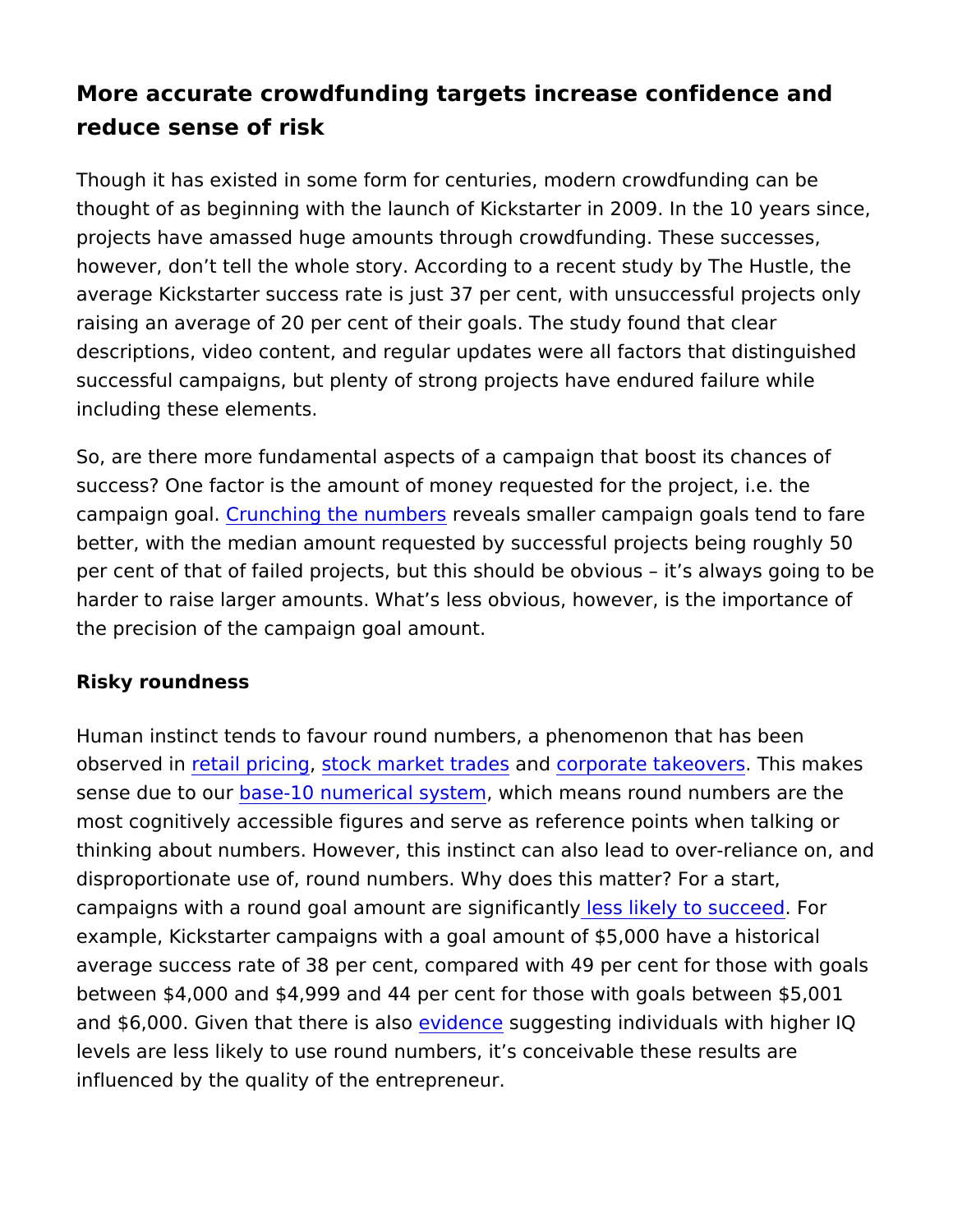On top of this, campaign goal amounts are intended to be a relati forecast of a project s financing needs, so there s no practical re should cluster at round numbers. Campaign backers have a sense therefore might interpret round-number campaign goals as eviden forecasting or, worse, as proof of an entrepreneur s lack of exper or ability. Of course, one cannot say any of these things will be o any particular campaign, but the practical effect is campaign bac research will be aware of an entrepreneur s use of round number that information to make predictions about the current campaign. evidence of current or past use of round number goals, it does lit confidence, with campaign backers less likely to support the entr result.

Nice and precise

What can entrepreneurs do to avoid these pitfalls? The obvious s a non-round number close to the round number you instinctively I limited assistance. This is because non-round figures are less lik left-digit bias, which sees interested parties focus disproportiona digit in a figure. This effect ids respeim in a buheused cars at 10,000-mil and 1,000-mile odometer thresholds, with a similar effect likely fo crowdfunding campaigns.

Campaign goal amounts are intended to be a relatively accurate of a project s financing needs

The most advisable course of action is to be precise. More accuration are statistically unlikely to be round numbers, suggest entreprene confidence in their claims, and have taken into account real proje demand estimates, which reduces uncertainty and the sense of rist. backers are also aware entrepreneurs learn from their experience likelihood of setting a round campaign goal declining with each s campaign by a particular entrepreneur. This means precise, speci suggestive of experience, which again reduces the perceived risk backers and makes crowdfunding success more likely.

At the end of the day, campaign backers want to know a project the supporting is led by someone who cares enough to thoroughly wor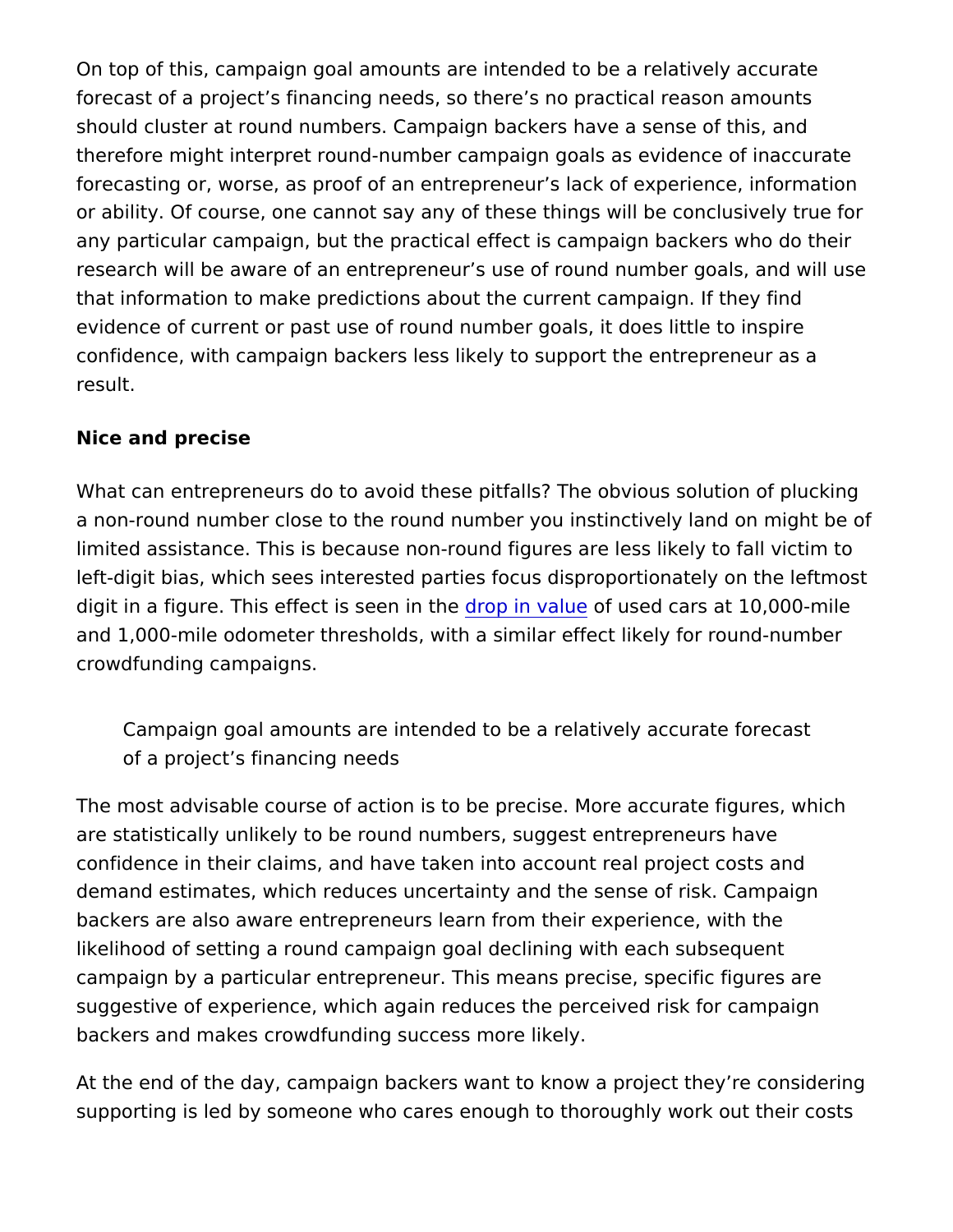and estimate demand, and who is honest enough to request a fair this is guaranteed by a track record of non-round figures, just as absent in a track record of round figures. Risk, however, is a fun and campaign backers are aware the likelihood of a crowdfunding driven by a focused team with a good track record and a higher c increases when non-round campaign goals have been set by that t For this reason alone, savvy entrepreneurs should make every eff round-number heuristic, with its too-neat figures and abundance o instead stand out from the crowd with accurate, specific targets.

This article draws on find Thes Ripoumd Number Heuristic and Entrep [Crowdfunding Perfor](https://papers.ssrn.com/sol3/papers.cfm?abstract_id=3224543)mb an Tcsed-Chun Lin (University of Hong Kong) and Vesa Crowdfunding Performb and Chun Lin (University of Hong Kong) and Vesa Crowdfunding Performb and Vesa Chun Lin (University of Hong Kong) and Vesa Cr Pursiainen (Imperial College Business School).

Written by

[Vesa Pursia](https://www.imperial.ac.uk/business-school/authors/vpursian)inen

Published

7 June 2019

Category

[Entrepreneurship & In](https://www.imperial.ac.uk/business-school/category/knowledge-categories/entrepreneurship-innovation)novation

Key topics

[Investm](https://www.imperial.ac.uk/business-school/category/key-topics/investment)e**St**artup [Download](https://www.imperial.ac.uk/business-school/print/pdf/node/4324) PDF Share